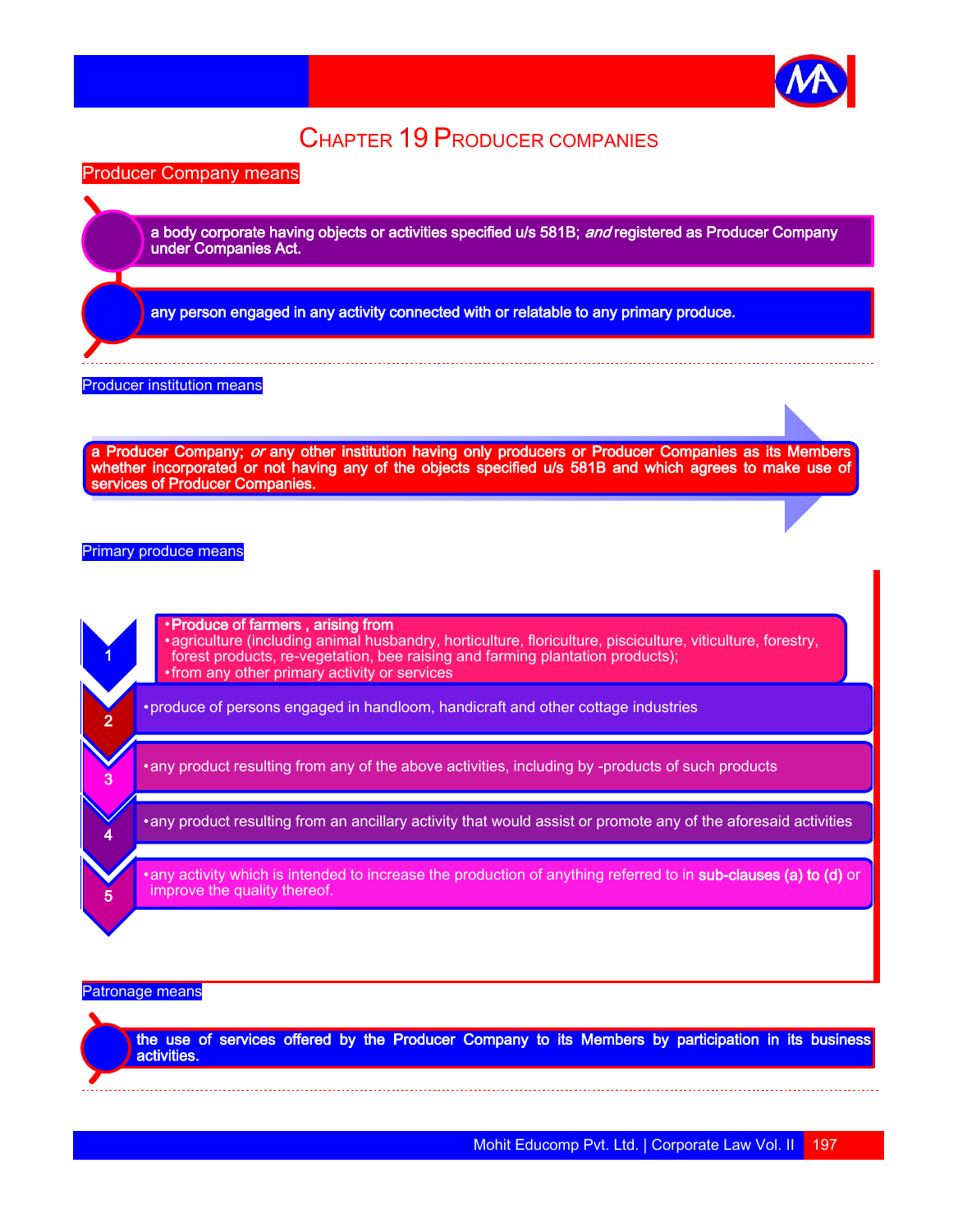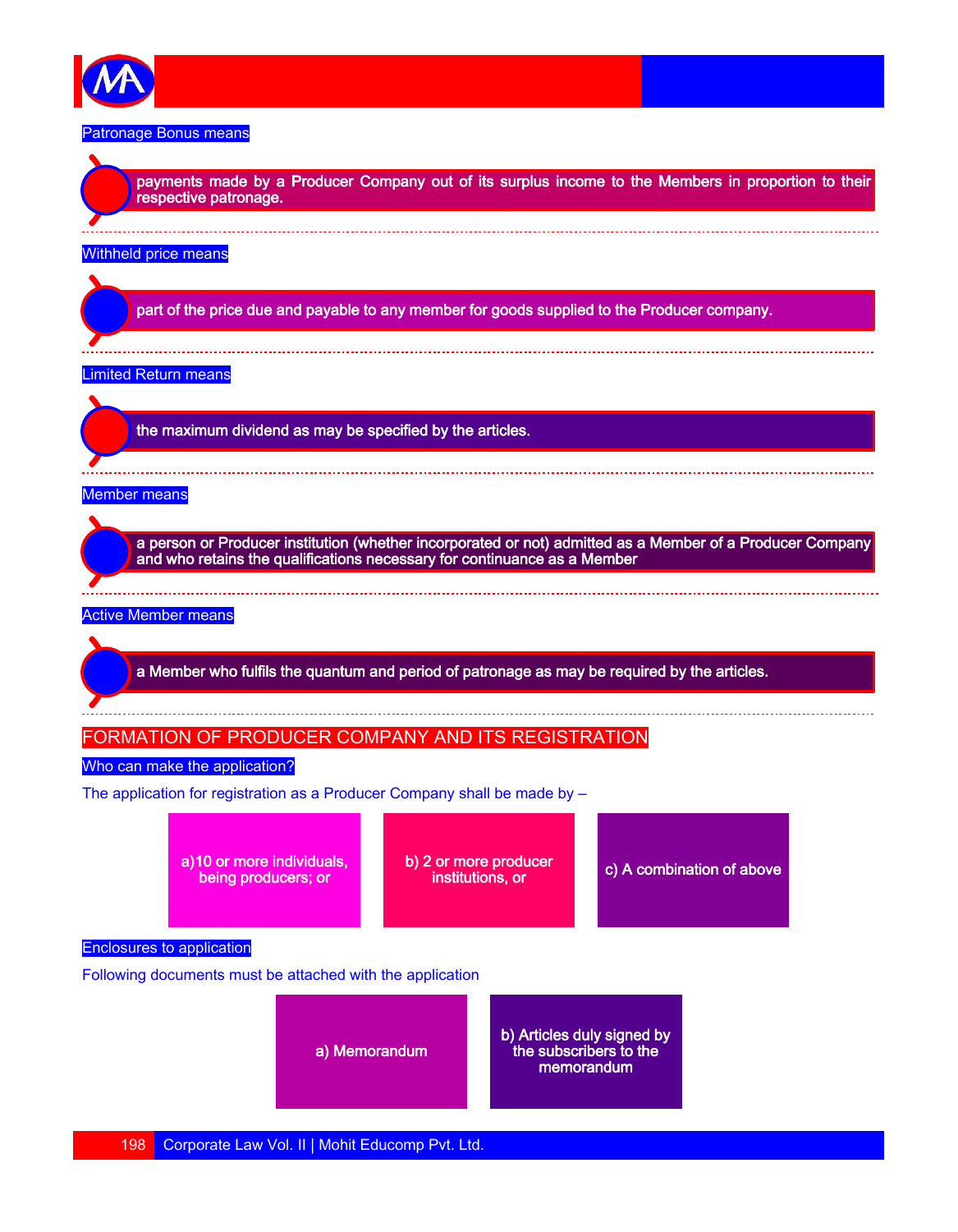

#### Application to whom?

The application shall be made to the Registrar of the State where registered office of a Producer Company is proposed to be situated.

## Conditions for incorporation

Objects- The object clause of the memorandum must contain all or any of the matters specified u/s 518B

Nature of company- The Producer Company shall be a company limited by shares.

Compliance - The proposed Producer Company shall comply with all the provisions of Part IX-A of the Act.

## Issue of certificate of incorporation

Conditions for issue of certificate- If the Registrar is satisfied that the Producer Company has complied with all the requirements of Act in respect of registration and matters precedent and incidental thereto, he shall –

a) register the memorandum, articles and other documents: and

b) issue the certificate of incorporation.

Time limit for issue of certificate- The Registrar must issue the certificate of incorporation within 30 days of the receipt of the documents required for registration.

#### Reimbursement of promotional expenses

To whom- Promoters

Nature of expenses- All the direct costs associated with the promotion and registration of the Producer Company may be reimbursed by the Producer Company after its formation. Such payment may be made by way of registration fees, legal fees, printing of memorandum and articles, or any other law expenses.

Legal requirements- The payment made by the Producer Company shall be subject to the approval in the first GM.

#### Effects of incorporation

- On registration, the Producer Company shall become a body corporate.
- A Producer Company shall be a company limited by shares.
- Every Producer Company shall use the words Producer Company Ltd at the end of its name.
- All the provisions of the Act shall apply to a Producer Company as if it is a private limited company. However, a Producer Company is neither a private company in terms of Sec. 3(l) (iii), nor a public company in terms of Sec. 3(l) (iv) of the Act.
- A Producer Company shall not, under any circumstance whatsoever become or be deemed to become a public limited company.
- There shall not be any limit on number of members of a Producer Company.

# CONVERSION OF AN EXISTING ISCS INTO A PRODUCER COMPANY (Sec. 581 J)

#### Application by whom?

- a) An ISCS with objects not confined to one Stale
- b) A co-operative society formed by producers may apply if
	- i) It is registered under any law; and
	- ii) It has extended its objects outside the state

Hereinafter, the society making application u/s 581J is referred to as the society

#### Enclosures to application

- a) Special resolution, of not less than 2/3rd of total Members
- b) Names, addresses and occupations of the directors and Chief Executive
- c) List of members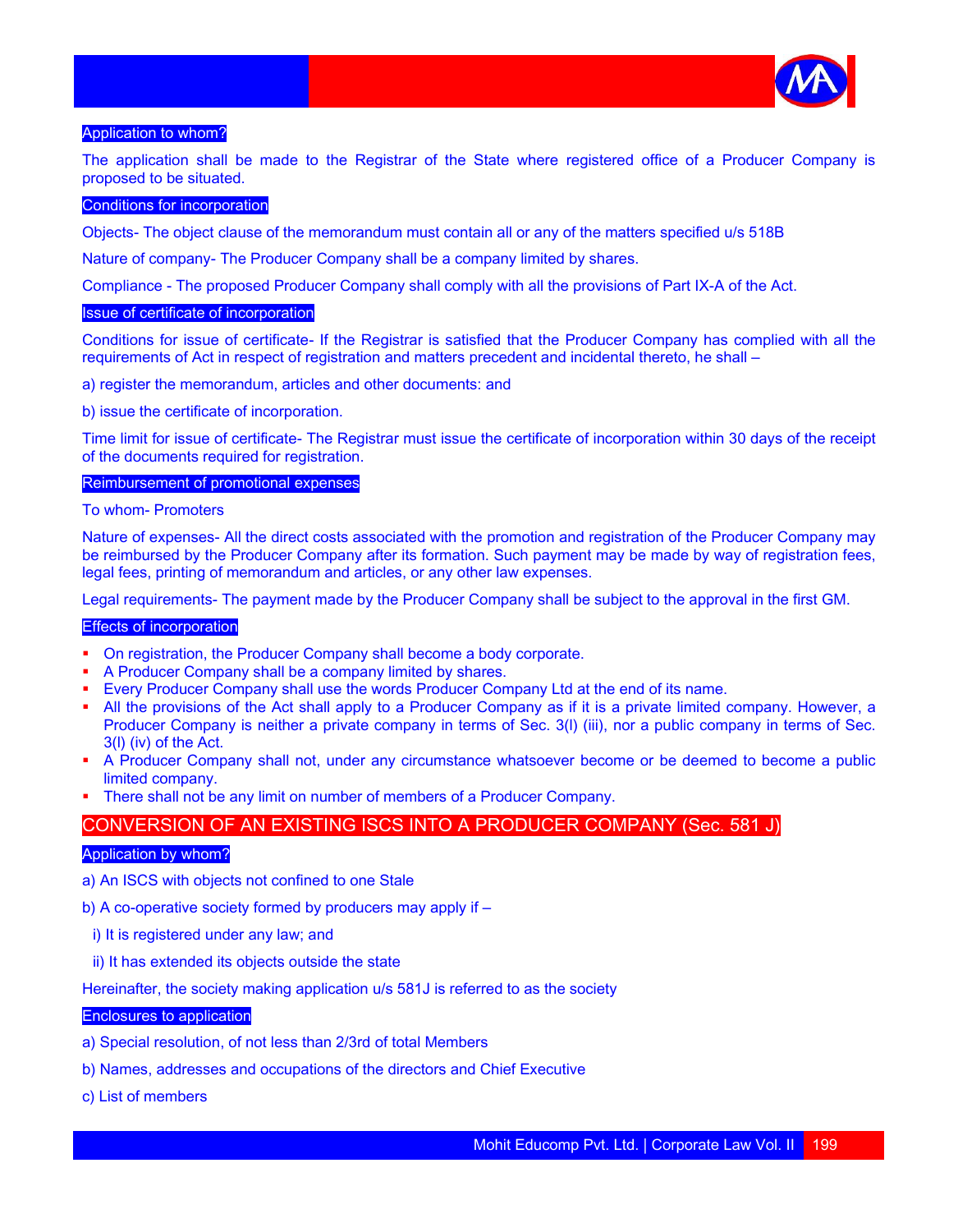

- d) A statement stating that the society is engaged in one or more of the objects specified u/s 581B
- e) Declaration by 2 or more directors certifying that particulars given above are correct
- f) Memorandum

g) Articles duly signed by the subscribers to memorandum.

# Issue of certificate of incorporation

Conditions for issue of certificate- If the Registrar is satisfied that the society has complied with all the requirements of Act relating to the conversion, he shall

- a) register the memorandum, articles and other documents: and
- b) issue the certificate of incorporation.

Time limit for issue of certificate- The Registrar must issue the certificate of incorporation within 30 days of the receipt of the documents required for registration.

Transformation date- The date when erstwhile Society is converted into a Producer Company is referred to as the transformation date.

## Effects of conversion

Applicability of Companies Act (Sec. 581 J)

- The erstwhile society shall be governed by the provisions of Part IX-A of the Companies Act, 1956.
- Any law which was applicable to erstwhile society shall cease to apply.
- The Registrar of Companies shall give intimation to the Registrar with whom the erstwhile society was earlier registered. The Registrar of erstwhile society shall delete its name from register.
- No claim shall lie against the erstwhile society by reason of conversion into a Producer Company

Liability for prior acts (Sec 581 J) - Anything done or omitted to be done by the society before its registration as a Producer Company shall remain unaffected.

Effect on members (Sec 581K) - The Members of the society immediately before the transformation date become the Members of Producer Company.

Vesting of undertaking in Producer Company (Sec. 581L)- All the properties, assets, rights, debts, liabilities, interests, privileges, obligations, contracts, sums of money due, matters and things engaged to be done as on the transformation date shall be transferred to the Producer Company.

Concessions and privileges (Sec. 581 M) - All fiscal and other concessions, licences, benefits, privileges and exemptions granted to the society under any law shall be deemed to have been granted to Producer Company (Sec. 581M).

## Effect on directors (Sec. 58I N)

- $\triangleright$  All the directors of the society shall have a right to continue in office for 1 year from transformation date.
- $\triangleright$  No director of the society shall be entitled to any compensation for loss of office or for the premature termination of any contract.

# Effect on employees (See. 58I N)

- Every officer or employee of society shall become an officer or employee of the-Producer Company. He shall hold his office for the same tenure, at the same remuneration, upon the same terms and conditions, with the same obligations and with the same rights and privileges as he had in the erstwhile society.
- $\checkmark$  An officer or employee of the society may opt not to be in employment of the Producer Company. In such a case, following consequences shall follow:
	- a) He shall be deemed to have resigned.
	- b) He shall not be entitled to any compensation.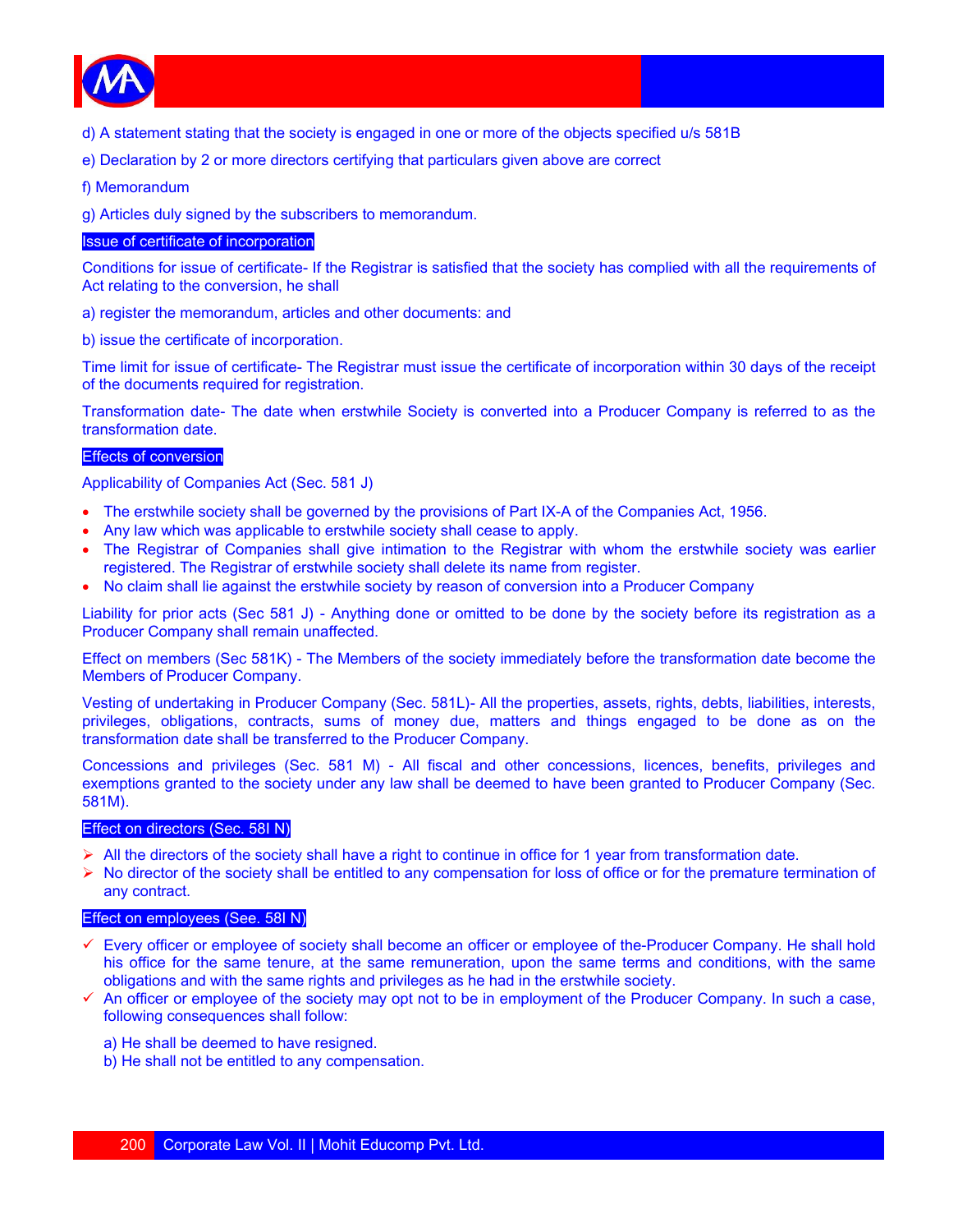

## Effect on retired officers and employees (Sec. 58I N)

The officers and employees who have retired from the society before thetransformation date shall be entitled to receive the same benefits, rightsor privileges as per their entitlement from the society.

Effects on trust (Sec. 581N)

The trusts of provident fund and gratuity fund of the society shall-

- o discharge their functions in the Producer Company;
- o enjoy tax exemption, if any granted earlier to the society.

# OBJECTS OF A PRODUCER COMPANY (Sec 581 B)

a) Production, harvesting, procurement, grading, pooling, handling, marketing, selling, export of primary produce of **Members** 

b) Processing the produce of Members (i.e; preserving, drying, distilling, brewing, vinting, canning and packaging of produce of Members)

- c) Manufacture, sale or supply of machinery, equipment or consumables to its Members
- d) Providing education on the mutual assistance principles to its Members.
- e) Rendering services technical, consultancy, training, research and development.
- f) Generation, transmission and distribution of power, revitalisation of land and water resources.
- g) Insurance of producers or their primary produce.
- h) Welfare measures or facilities for the benefit of members.
- i) Promoting mutuality and mutual assistance
- j) Any- other activity, ancillary or incidental to any of the activities referred to in above clauses

k) Financing of procurement, processing, marketing or other activities specified in above clauses(i.e; extending credit facilities or any other financial services to its members)

Every Producer Company shall deal primarily with the produce of its active Members for carrying out any of its objects specified in this section [Sec. 581 B (2)].

# RECONVERSION OF A PRODUCER COMPANY INTO ISCS (Sec 581ZS)

#### Eligibility to make an application

A producer company may make an application for being converted into an ISCS only if it was formed as a producer company by way of conversion of a society into a prod company u/ s 581J.

#### Application for reconversion

- ◆ Application to whom The application shall be made to the High Court,
- Application by whom- The application may be made by the members or creditors:
- Members- The application shall be made with the consent of atleast 2/3rd of members, present and voting in the GM.
- Creditors- The application shall be made by creditors representing 3/4th in value of total creditors.

#### Directions for holding the meeting

- o The High Court shall direct that a meeting of members/ creditors shall be held.
- $\circ$  The meeting shall be conducted in such manner as may be directed by the High Court.

# Stay of suits and proceedings

The High Court may stay the commencement or continuation of any suit or proceeding against the company.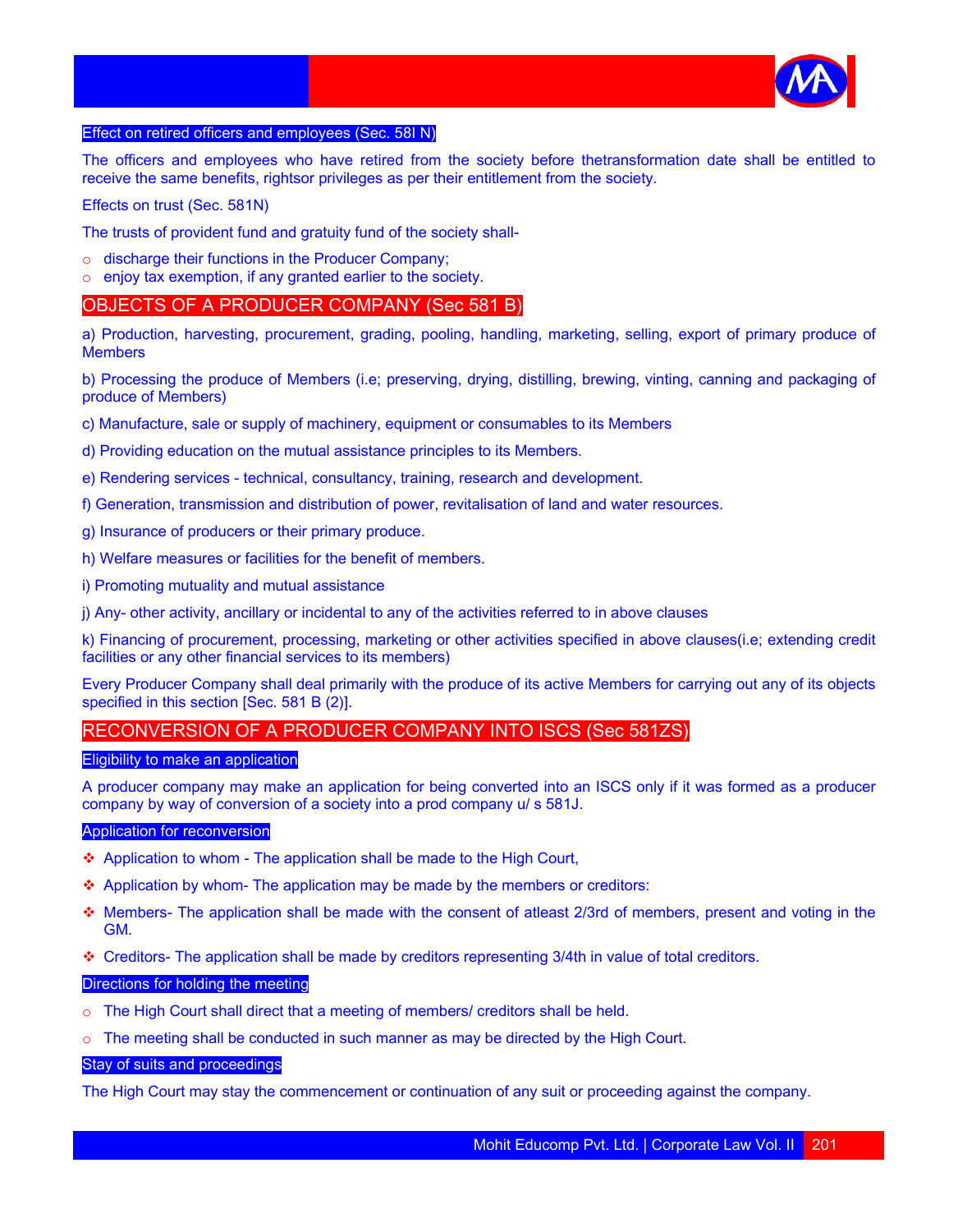

#### Approval by members/creditors

The reconversion must be approved by-

- $\checkmark$  members representing 3/4th in value of members, present and voting; or
- $\checkmark$  creditors representing 3/4 in value of creditors, present and voting.

#### Disclosure of material facts

All the material facts must be disclosed to the High Court, including –

- $\triangleright$  the latest financial position of the company
- $\triangleright$  the latest auditor's report
- $\triangleright$  the pendency of any investigation proceedings
- $\triangleright$  other similar information and disclosures.

#### Sanction of the reconversion

- If the reconversion is approved by the required majority, the High Court shall have the discretion to sanction reconversion.
- If the reconversion is sanctioned by the High Court, it shall be binding on  $-$

a) all the members

- b) all the creditors: and
- c) the Producer Company.

## Filing of order of the Court

- The order of High Court shall be filed with the Registrar of companies.
- The order shall become effective on filing only

#### Application for registration as MSCS

Application to whom- The application shall be made to the Registrar of MSCS or any other law for the time being in force.

Purpose of application- The erstwhile Producer Company be registered as MSCS.

Time limit for making application- the application shall be filed within 6 months of order of High Court sanctioning the reconversion

# MUTUAL ASSISTANCE PRINCIPLES TO BE CONTAINED IN THE ARTICLES (SEC 581 G)

#### Voluntary membership

- $\ddagger$  The membership shall be voluntary
- $\ddagger$  The membership shall be available to all persons –
- who can participate or avail of the services of Producer company; and
- who are willing to accept the duties of membership

## Voting rights

- Each member shall have only one vote irrespective of hisshareholding or patronage.
- However, where a Producer Company consists of Producer Institutions only, voting rights shall be based on –
- a) participation of the Producer Institutions in the business of the Producer Company in the previous year
- b) shareholding of the Producer Institutions during the first year.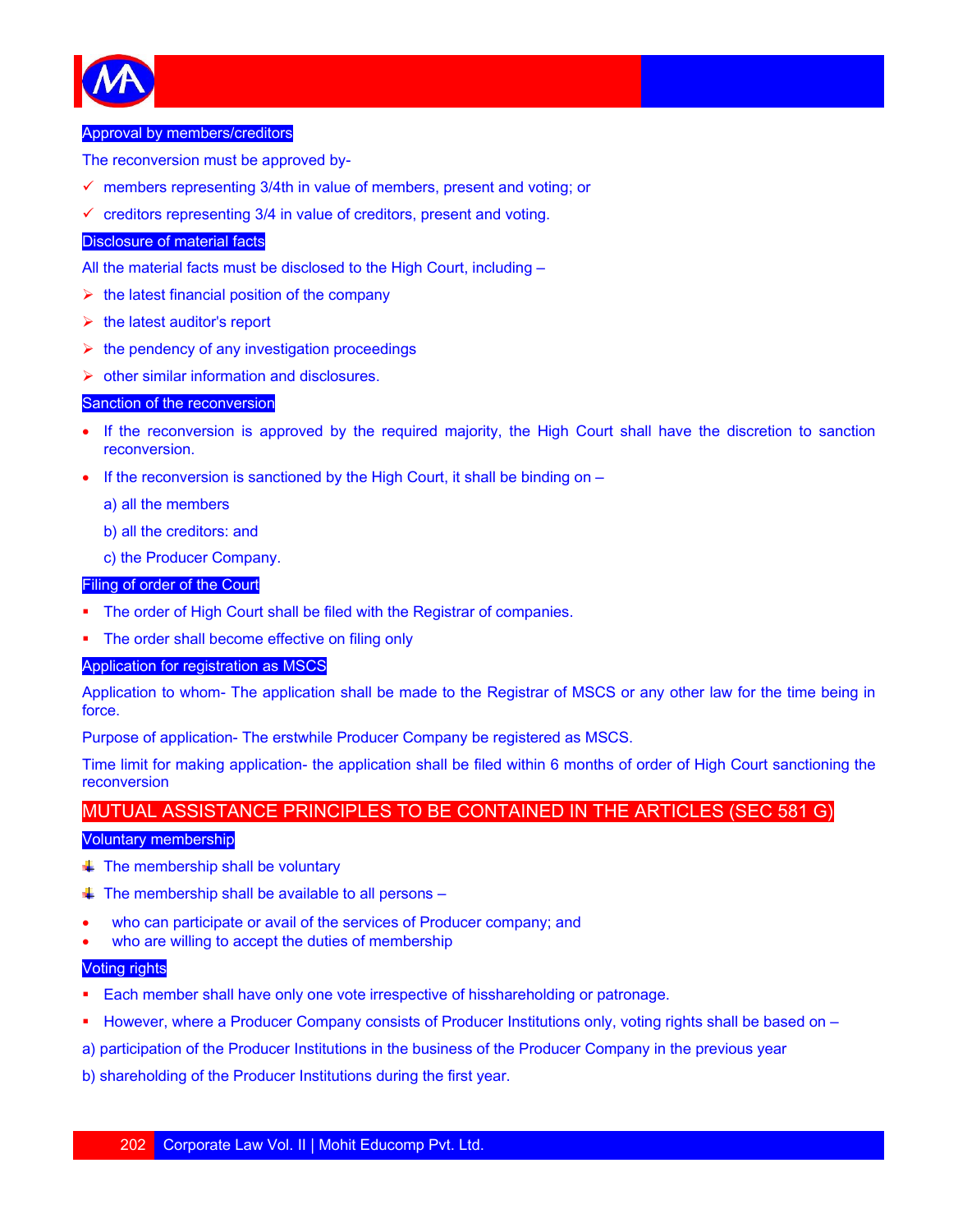

#### Board of directors

- $\triangleright$  The Producer Company shall be administered by a Board of directors.
- $\triangleright$  The Board of directors shall be appointed in accordance with the provisions of Part IX-A.
- $\triangleright$  The Board shall be accountable to the members.

Limited return- There shall be limited return on share capital.

Distribution of surplus- The surplus shall be distributed for -

- a) development of business of the Producer Company;
- b) providing common facilities; and
- c) distributing amongst the members, in proportion to their respective participation in the business

#### Education of members

- $\checkmark$  Provision shall be made for the education of members, employees and others.
- $\checkmark$  Education shall be provided on the principles of mutual assistance

Co-operation with other Producer Companies- The Producer Company shall actively co-operate with

- a) other Producer Companies; and
- b) other organisations following similar principles.

# MANAGEMENT OF PRODUCER COMPANY

Number of directors (Sec. 581O)

Minimum- Five (5) Maximum- Fifteen (15)

During the first year of conversion- If a Producer Company is formed by way of conversion of society into a Producer Company, all the directors of the erstwhile society as on the transformation date shall continue in office for a period of 1 year from the transformation date.

## Appointment of directors (Sec. 58IP)

#### Time limit for election of directors

The directors shall be elected within 90 days from the date of registration of the Producer Company.

The election of the directors shall be conducted within 1 year, if –

a) the Producer Company is formed by conversion d society into a Producer Company; and

b) at least 5 directors held office as on the date of conversion of society into Producer Company

## Tenure of office

The tenure of office of every director shall be specified in the articles

The tenure shall be –

- a) Minimum- 1 year
- b) Maximum 5 years

## Appointing authority

The directors shall be elected or appointed by the members in the AGM.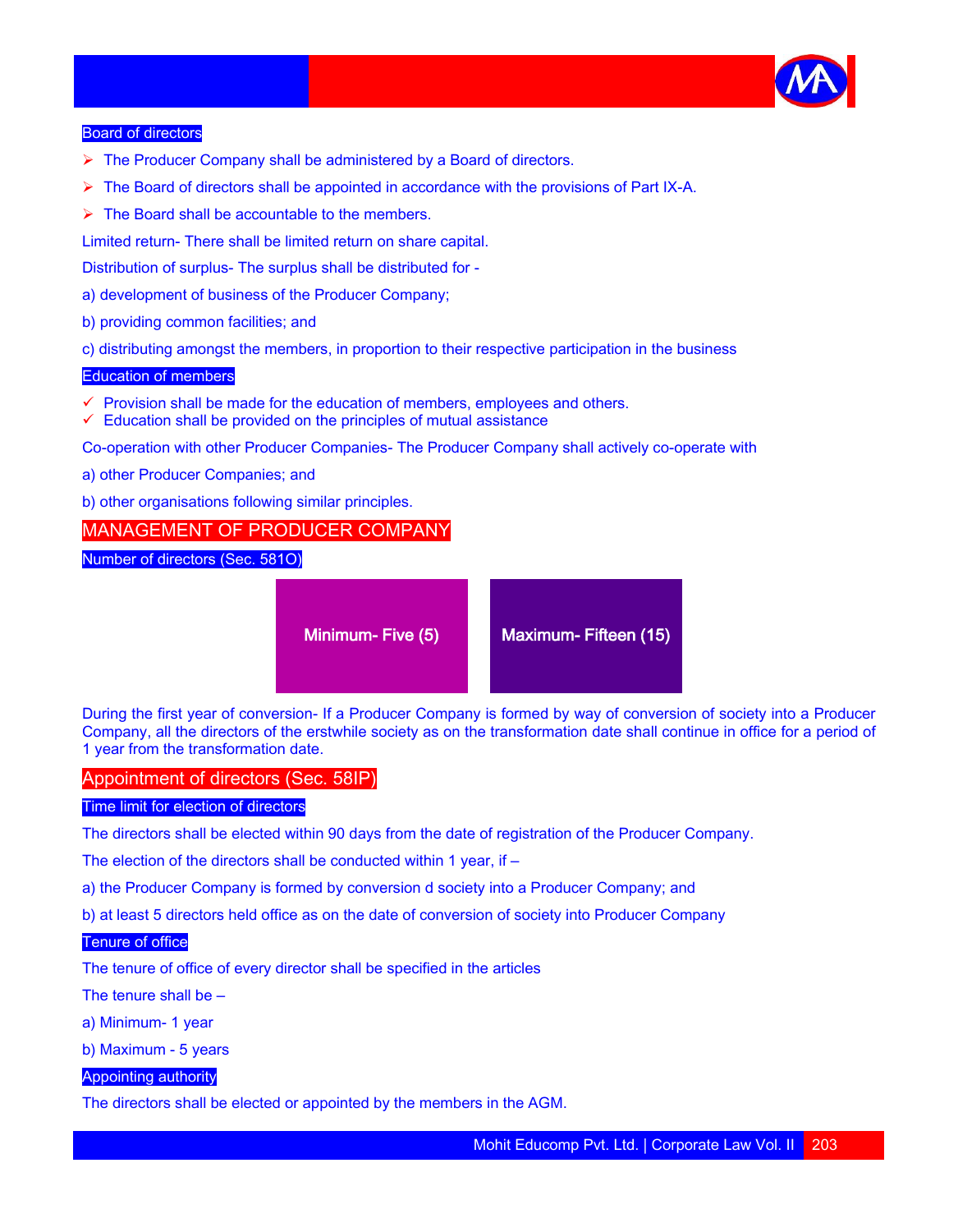

## Retirement of directors

The directors shall retire in accordance with the articles of company.

A retiring director shall be eligible for re-appointment.

# Additional directors

The Board may co-opt one or more expert directors additional directors for such period as the Board may deem fit.

These directors shall not exceed 1 /5th of the total number of directors.

Meetings of Board and quorum (Sec. 581V)

# Minimum number of BM

At least 4 BMs must be held in each calendar year.

At least 1 BM must be held in every quarter.

# Notice of BM

Notice of every BM shall be given in writing.

The notice shall be given to every director for the time being in India, and at his usual address in India to every other director.

## Duty to give notice of BM

It shall be the duty of Chief Executive to give notice of all BM.

#### Length of notice

The notice of every BM shall be given by the Chief Executive, at least 7 days before the date of BM.

If a BM is called at a shorter notice, the reasons thereof shall be recorded in writing by the Board.

# Quorum for BM

The quorum for a BM shall be higher of-



## **Sitting fees**

The directors may be paid such fees and allowances for attending BM, as may be decided by the Members in GM. Sitting fees can also be paid to additional or expert directors.

# Secretary of Producer Company (Sec. 58IX)

## Mandatory appointment

Every Producer Company having an average annual turnover exceeding Rs5 crores in each of 3 consecutive financial years shall have a whole-time secretary.

## Qualifications of secretary

Only a member of ICSI can be appointed as secretary.

# Penalty for default

Failure to appoint a secretary shall be punishable with fine upto Rs500 for every day during which the default continues.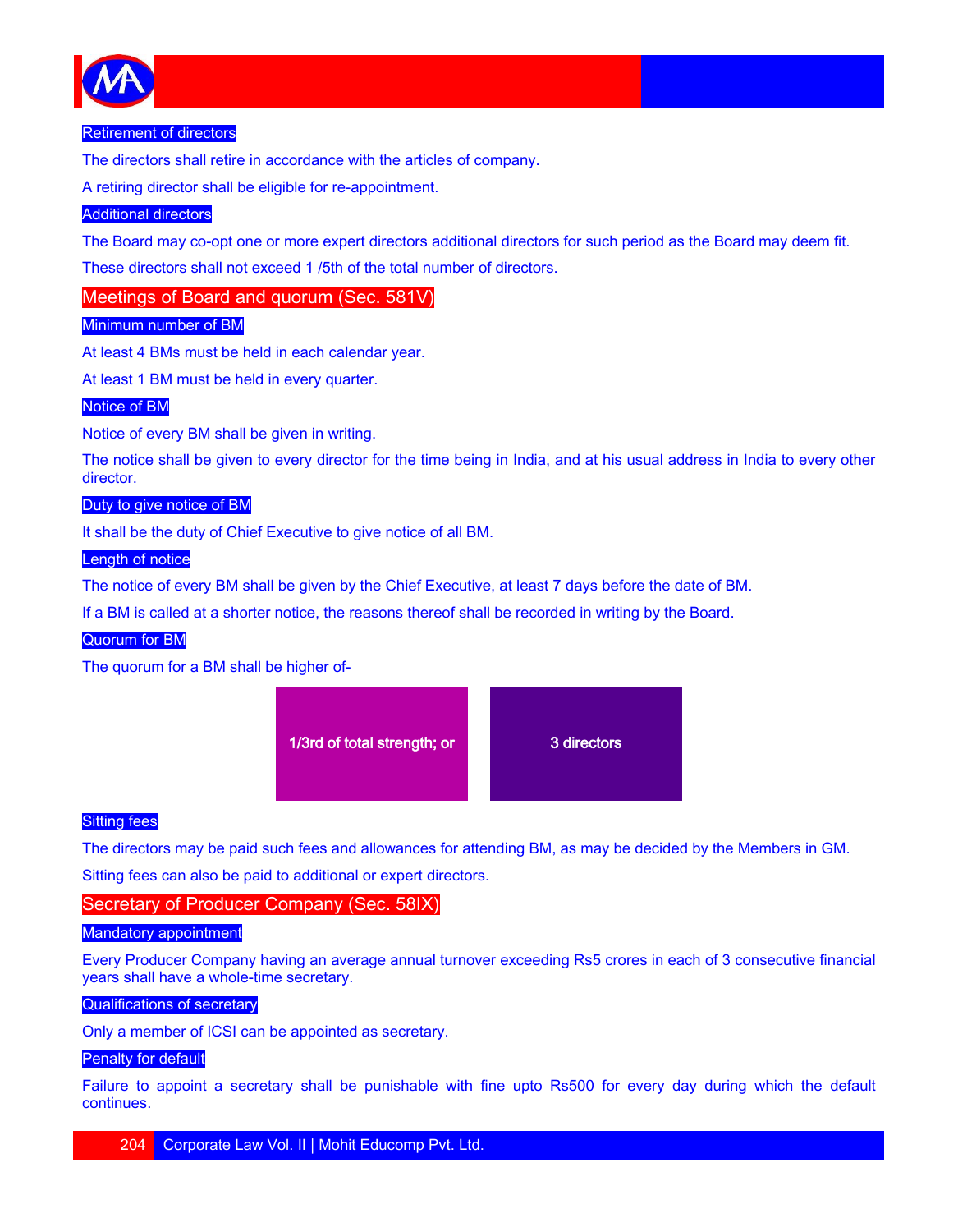

## Defence for default

However, it shall be a defence to prove thati

i. all reasonable efforts were made to appoint a whole-time secretary: or

ii. the financial position of the company was such that it was beyond its capacity to engage a whole-time secretary.

# FINANCE, ACCOUNTS AND AUDIT

## Nature of Books of account to be kept (Sec. 581ZE)

Every Producer Company shall keep proper books of account with respect to

- a) all sums of money received and expended
- b) all sales and purchase of goods
- c) the instruments of liability executed by or on behalf of the Producer Company
- d) the assets and liabilities

e) in case of a Producer Company engaged in production, processing and , manufacturing, the particulars relating to utilisation of materials or labours or other items of costs.

## Place of keeping books of account

The books of account shall be kept at the registered office (Sec. 581ZE).

## Internal audit (Sec. 581ZF)

- Every Producer Company shall have internal audit of its accounts at such interval and in such manner as may be specified in the articles
- $\div$  The internal audit shall be carried out by a CA.

## Duties of auditor (Sec. 581ZG)

Without prejudice to the provisions contained in Sec. 227 the auditor shall report on the following additional matters relating to the Producer Company:

- a) the amount of debts due along with particulars of bad debts, if any
- b) the verification of cash balance and securities
- c) the details of assets and liabilities
- d) all transactions which appear to be contrary to the provisions of Part IX-A
- e) the loans given by the Producer Company to the directors
- f) the donations or subscriptions given by the Producer Company
- g) any other matter as may be considered necessary by the auditor.

# Donations or subscription by a Producer Company (Sec. 581ZH)

# **Donation by SR**

SR shall be required for making any donation or subscription to any institution or individual for the purpose of

i. promoting the social and economic welfare of Producer Members or producers general public; or,

ii. promoting the mutual assistance principles.

#### Ceiling on donations

The aggregate amount of all donations and subscriptions in any FY shall not exceed 3 % of the net profit of the preceding FY.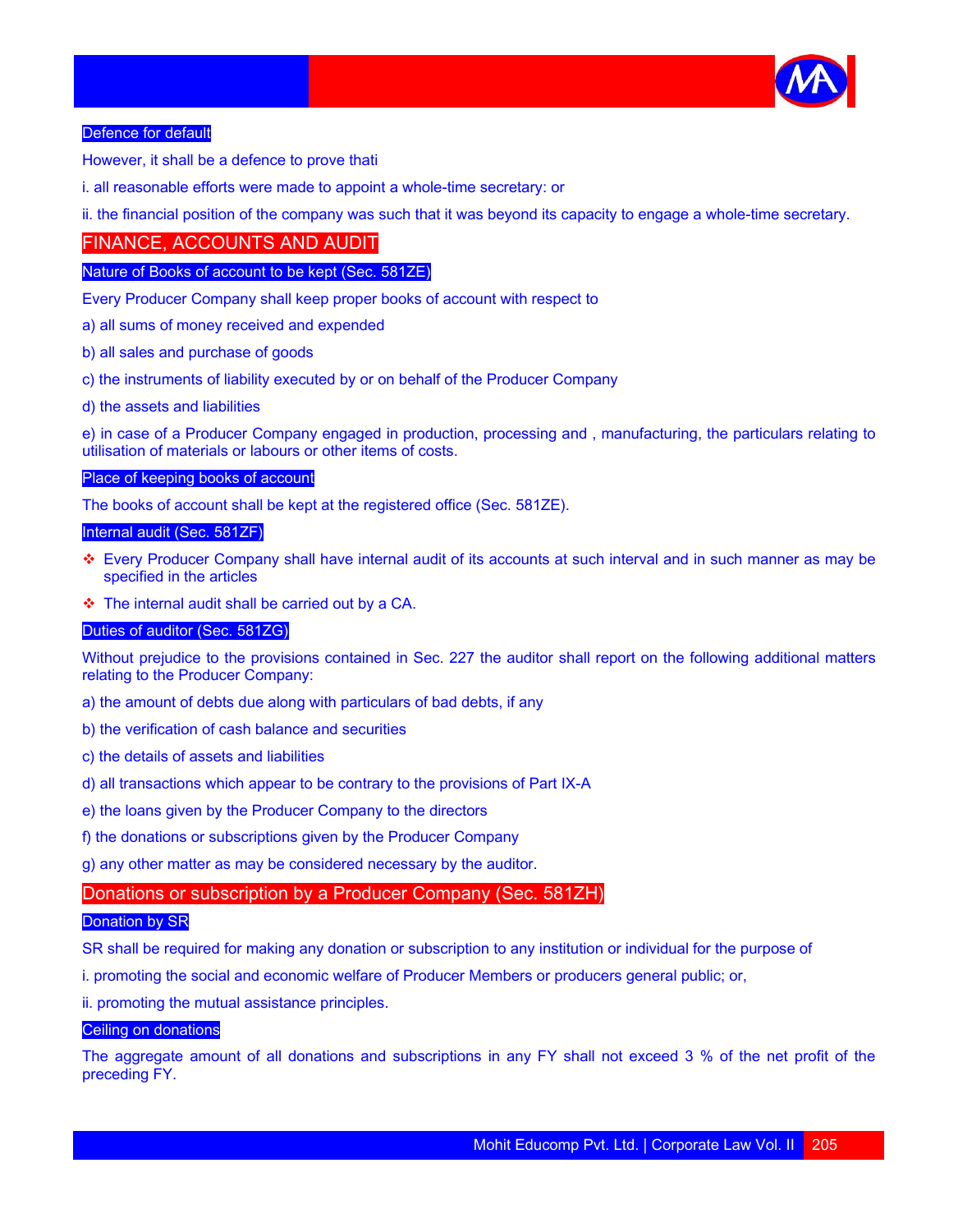

#### Prohibition on political contributions

A Producer Company is prohibited from making, directly or indirectly (i . e . by making available any facilities including personnel or materials), any political contribution, i.e. the prohibition extends to –

i. any contribution or subscription to a political party

ii. any contribution or subscription to any person for any political purpose

# General and other reserves (Sec. 581ZI)

- Every Producer Company shall maintain a General Reserve in every FY
- The General Reserve shall be maintained as per the articles.
- If the Producer Company does not have sufficient funds in any FY for transfer to reserves, the contribution to the reserve shall be shared amongst the Members in proportion to their patronage of that FY.

# Issue of bonus shares- Conditions (Sec. 581ZJ)

- Bonus shares may be issued by capitalisation of amounts from General Reserve
- The bonus shares shall be issued in proportion to the shares held by the members as on date of the issue of bonus shares.
- The issue of bonus shares must be recommended by the Board
- The issue of bonus shares shall require a resolution in GM

# LOANS TO MEMBERS (Sec 581ZK)

# Compliance with articles

The loans can be made to the Members in accordance with the articles of the Producer Company.

#### Loans by whom

The loans may be granted to the Members only with the approval of the Board.

#### Cases in which loans may be made

a) A Member may be given credit facility in connection with the business of the Producer Company, for a period not exceeding 6months.

b) loans can be made to members if the following conditions are satisfied ;

- $\triangleright$  The loan is secured by some security specified in the articles.
- $\triangleright$  The loan is repayable within a period exceeding 3 months but not exceeding 7 years.

#### Loans to directors and their relatives

Any loan or advance to any director or his relative shall be granted only after obtaining the approval of the Members in GM.

# CANCELLATION OF REGISTRATION OF A PRODUCER (Sec 581 ZP)

#### Circumstances in which registration is cancelled

The Registrar has the power to pass an order cancelling the registration of a Producer Company in the following cases:

i. Where a Producer Company fails to commence business within 1 year of its registration

ii. Where a Producer Company ceases to transact business with the Members

iii. Where the Registrar is satisfied that the Producer Company is no longer carrying on any of its objects specified u/s 581B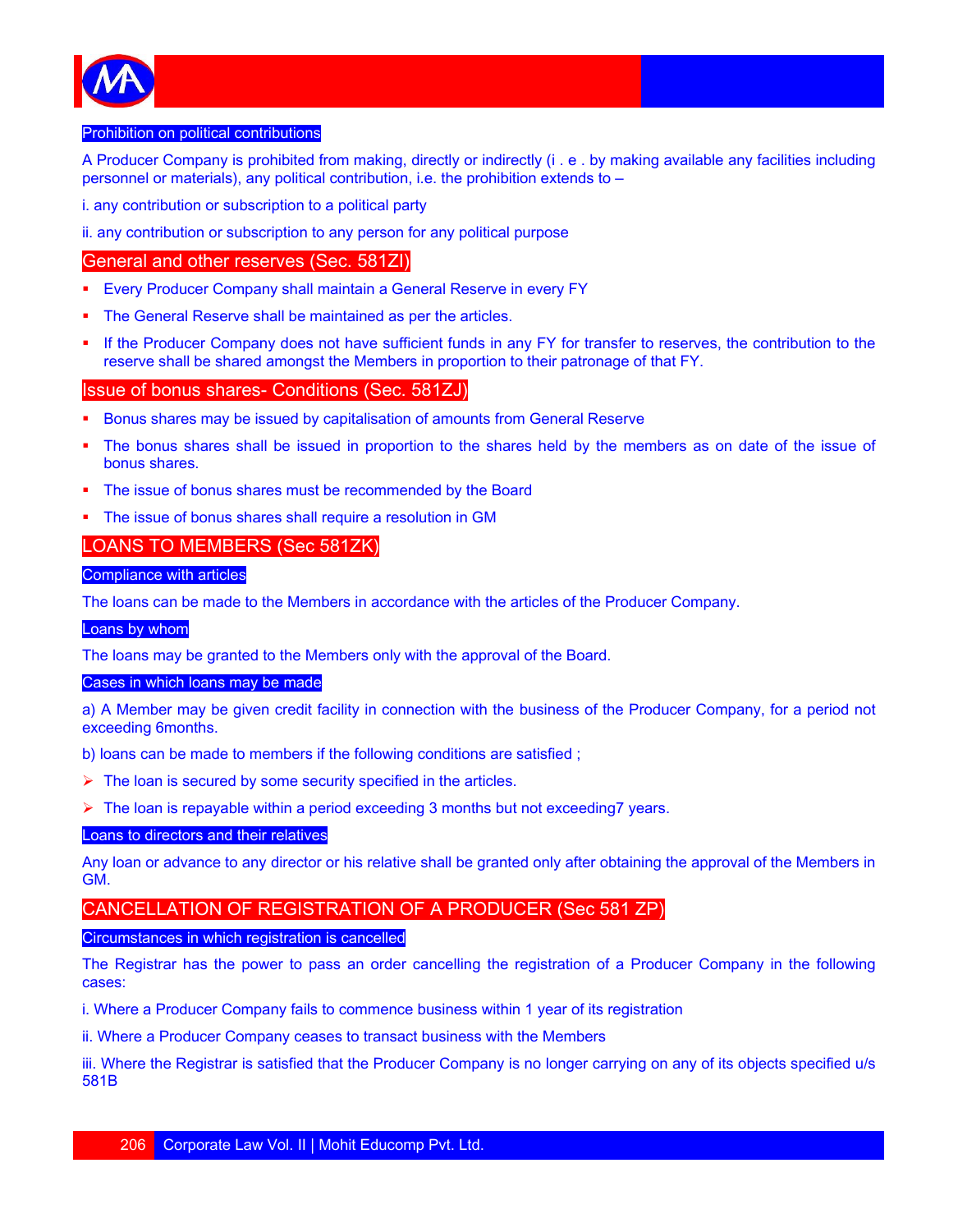

#### Condition for making an order of cancellation

- The Registrar shall give a reasonable opportunity of being heard to the Producer Company.
- A copy of show cause notice shall also be given to all the directors of the producer company.

## Appeal against order of cancellation

Who can appeal - Any Member of the Producer Company who is aggrieved by order of cancellation of registration of the Producer Company may file an appeal.

Appeal with whom- The appeal shall be filed with CLB

Time limit for filing appeal- The appeal shall be within 60 days of order of Registrar cancelling the registration.

Effect of filing appeal- The order of cancellation of registration shall not take effect until the appeal is disposed of.

# STRIKING OFF NAME OF A PRODUCER COMPANY (Sec. 581ZP)

#### When can name be struck off

Where the Registrar has reasonable cause to believe that a Producer Company is not maintaining any of the mutual assistance principles.

#### Procedure for striking off name

The Registrar shall strike off the name of the producer company in accordance with the provision contained in Sec.560.

# OVERRIDING EFFECT OF PART IX-A (Sec 581ZQ)

Applicability of the provisions of the Companies Act Part IX-A overrides the entire Companies Act. 1956. i.e.. –

Applicability- The whole of the Companies Act. 1956 shall apply to a Producer Company

Non-applicability- Such provisions of the Companies Act. 1956 shall not apply to a Producer Company which are inconsistent with Part IX-A.

# POWER OF CG TO MODIFY PROVISIONS RELATING TO PRODUCER COMPANIES (Sec 581ZT)

#### Manner of giving exemption

CG may give any exemption to a Producer Company by issuing a notification in Official Gazette.

#### Nature of exemption

Any provision of the Act shall not apply to a Producer Company or any class of Producer Companies.

Any provision of the Act shall apply to a Producer Company or any class of Producer Companies with such exception or adaptation as may be specified in the notification.

#### Limitations on powers of CG

CG cannot exercise this power in respect of any matter contain in Part IX-A.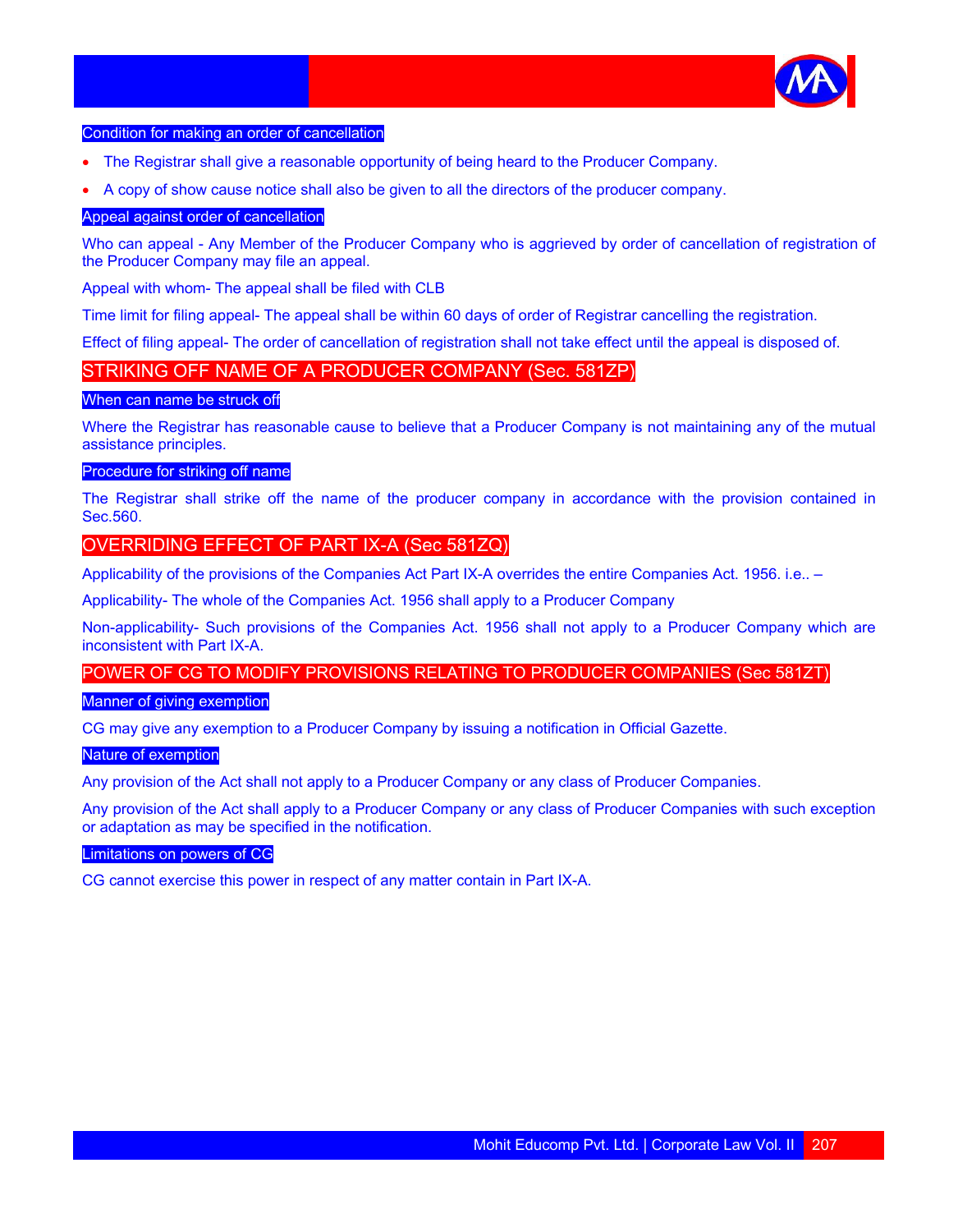

#### JUNE 2009

Q. The promoters of Balaji Producer Company Ltd., proposed to be registered under Section 581C of the Companies Act, 1956 desire to have the following information: Can the company be registered with seven individuals?

# ANS

A Producer Company cannot be registered with 7 individuals since, as per Section 581C, an application for incorporation of a Producer Company be made by -

i. Any 10 or more individuals, each of them being a 'producer'; or

ii. any 2 or more producer institutions; or

iii. a combination of 10 or more individuals and producer institutions.

#### NOV 2004

Q. An Interstate Cooperative Society has been incorporated on 1st May. 2004 as a producer Company under provisions of the Companies Act, 1956. Give your comments on its proposal to have 18 directors on its Board after incorporation as a Producer Company.

#### ANS

Maximum 15 directors - A producer company can have a maximum of 15 directors

Maximum 18 directors for first year - A producer company can continue to employ up to 18 directors if it is formed by way of conversion of an ISCS into a producer company

#### May 2004

Q. Producer Company Limited was incorporated on 1st April, 2003. At present it has got 200 members and its Board consists of 10 directors. The Board of directors of the company seeks your advice in respect of appointment of one expert director and one additional director by the Board for a period of four years. Advise the Board of directors explaining the relevant provisions of the Companies Act, 1956.

ANS:

Company is authorised to appoint - One expert director and one additional director since expert directors or additional director fall within the limit of 1/5th of total number of directors

Tenure of office - Their tenure of office shall be such as is specified by the articles (Sec. 581P)

#### NOV 2007

Q. . Z an expert in modern agriculture practices is willing to lend his services as a director of M/s Lord Krishna Cotton Producer Company Ltd, registered under Section 581C of the Companies Act, 1956. Advise Mr. Z as to how he can be appointed as a director including (1) The total number of directors that can be appointed (2) The tenure of the Directors (3) The time limit within which the appointment should be made (4) the co-option of directors and (5) the voting powers of such co-opted directors

## ANS

Total number of directors that can be appointed in a producer company is - However, if a Producer Company is formed by way of conversion of a society into a Producer Company, all the directors of the erstwhile society as on the transformation date shall continue in office for a period of 1 year from the transformation date (5810).

Tenure of directors is - Minimum-1 year Maximum – 5 years.

Time limit for appointment of directors is - 90 days from the date of registration of the Producer Company. However, the election of directors shall be conducted within 1 year, if-

- the Producer Company is formed by conversion of a society into a Producer Company: and
- at least 5 directors held office as on the date of conversion of society into Producer Company

The co-option of directors is possible - The Board may co-opt one or more expert directors or additional directors. These directors shall not exceed l/5th of the total number of directors.